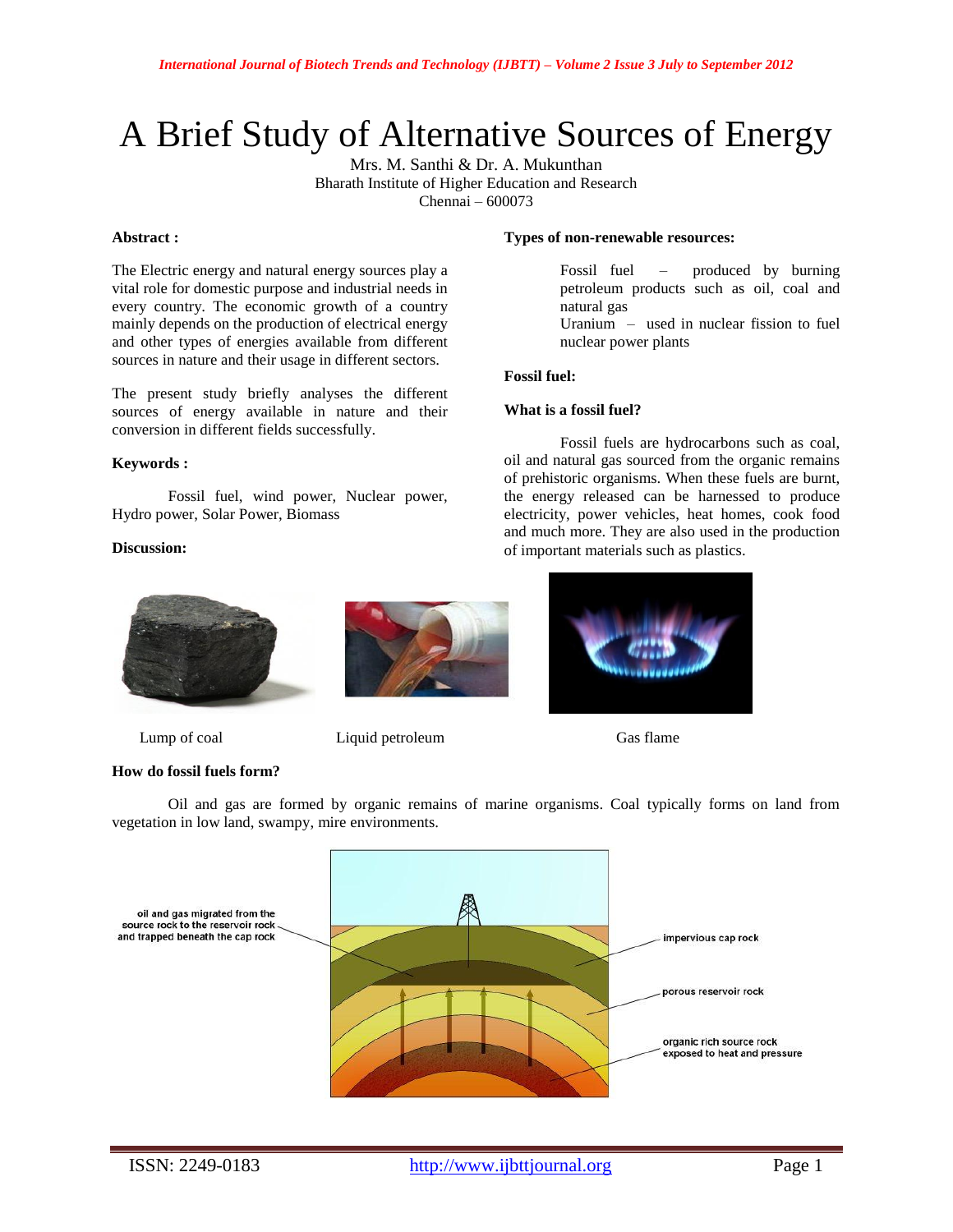## **Will fossil fuel run out ?**

Fossil fuels are essentially a non-renewable energy source. The geological processes which create them take millions of years, so they cannot be replaced within human timescales once they have gone. It is impossible to estimate when fossil fuels will disappear, but within the next 100 years it is widely believed that the cost of finding and extracting new deposits will render them too expensive for every use.

#### **What are the advantages and disadvantages of fossil fuel ?**

| • Straightforward combustion process | • Thought to be a major cause of global warming                  |
|--------------------------------------|------------------------------------------------------------------|
|                                      | • Cause of acid rains                                            |
| • Relatively in expensive            | • Not sustainable in the long-term.                              |
| • Easily transported                 | · Politics and economics can cause major price<br><i>ncrease</i> |
|                                      | • Extraction can be very damaging to the landscape               |

#### **Can human civilization continue to have comfortable living conditions without fossil fuel?**

The answer is changing from NO to YES due to the latest advancement of science and results of research about alternative fuel.

## **Nuclear Power:**

#### **How it works?**

Nuclear power generations is to control the nuclear reaction by preventing it lead to an explosion and use its heat to generate electricity. There are two types of nuclear reaction that can be used, which are nuclear fission and nuclear fusion. The most common type that can be found in current applications is nuclear fission. It generates power by spliting Uranium 235. Nuclear fusion generates power using Hydrogen isotopes same as the way which sun generates its heat. There is no proper mechanism to control nuclear fusion yet. Therefore its practical usages are limited.

## **Advantages and disadvantages of nuclear power:**

- The main application of nuclear power is fission and its fuel is Uranium
- Most of the developed countries use this technology to generate electricity. The process can be controlled using reactors.
- The power generating process is safe, yet in the case of malfunction the consequence can be severe.
- Costly to dispose radioactive byproducts.
- No Stable hydrogen isotopes to continue the fusion reaction in a controlled manner.
- However there are no radioactive fuels used, due to that once the reaction is stabilized, it can be used to power up automobiles as well as domestic off grid power generation.
- The fuel can be included in the automobile and will be sufficient for its whole life time.

## **Different sources of power generation in India:**

| <b>Source</b>                | <b>Electricity production (MW)</b> |
|------------------------------|------------------------------------|
| Thermal power (Solar Energy) | 70,200                             |
| Hydel power                  | 23,800                             |
| Nuclear power                | 2,700                              |
| Wind power                   | 1,150                              |
| Biomass power                | 256                                |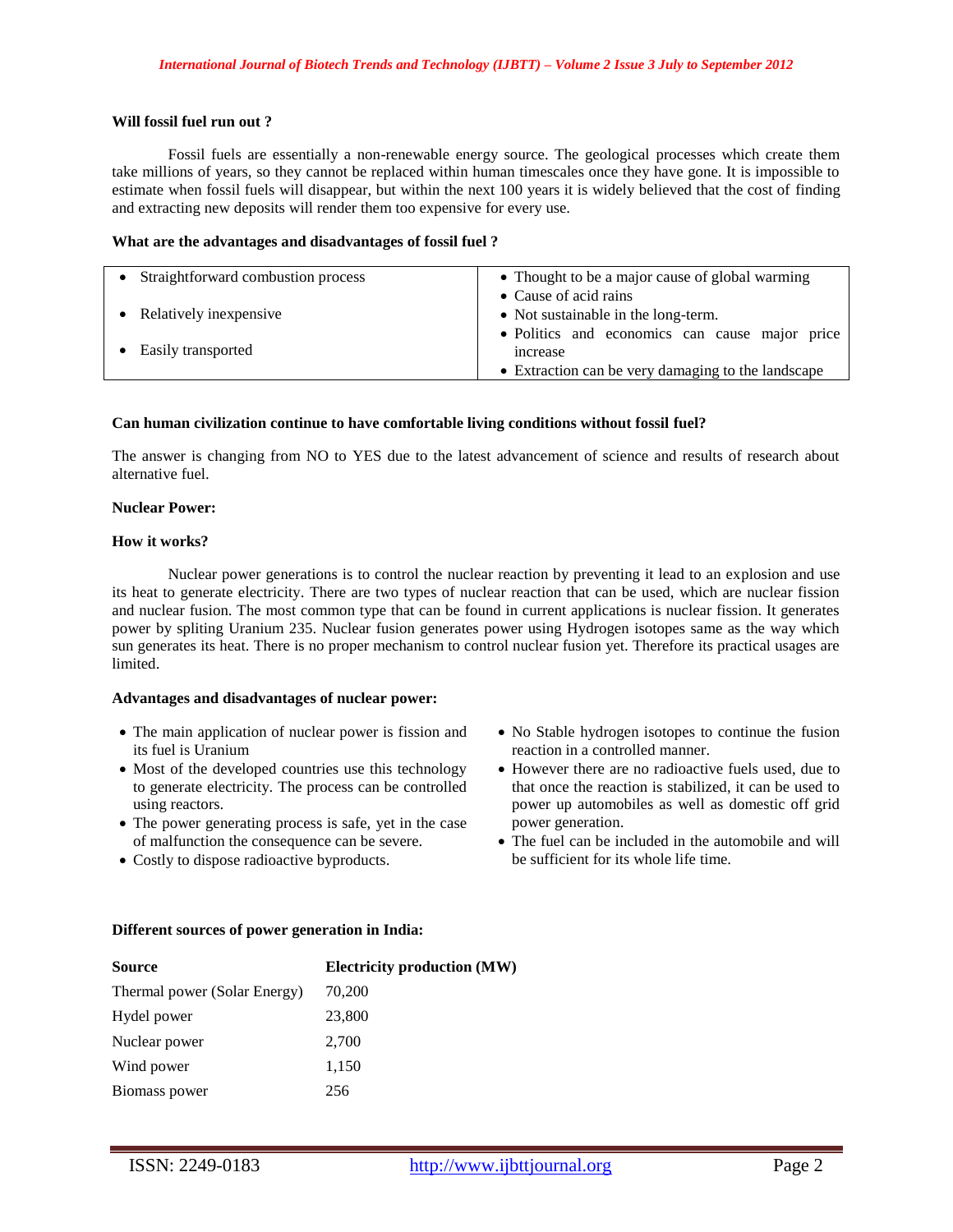## **Types of renewable resources – pollution free:**

- Wind power
- Hydel power
- Biomass
- Solar radiation

#### **What is wind power?**

We can covert the power of the wind, physical energy, to more useful types of energy. The most common type of energy is converted to electricity.

A wind farm is a large area of land in which there are a number of wind turbines to generate electricity, as a power plant does. While creating a wind farm, one must make sure that the spacing between the turbines is sufficient as not to cause energy/wind loss.

## **How does it work?**

The most common type of energy generated from wind is electrical energy. This is by making the use of an electrical generator which is turned by turbine blades which are turned by the wind and thereby turning the turbine, creating electricity.



# **Is it renewable?**

Yes, as we find wind throughout the world and the minimum wind speed needed is from 16km/h upwards. The wind needs to have a constant speed, should be non-turbulent and must not be subject to strong bursts of air. The wind also blows faster the higher into the atmosphere you go. That is why most wind farms are found quite high up.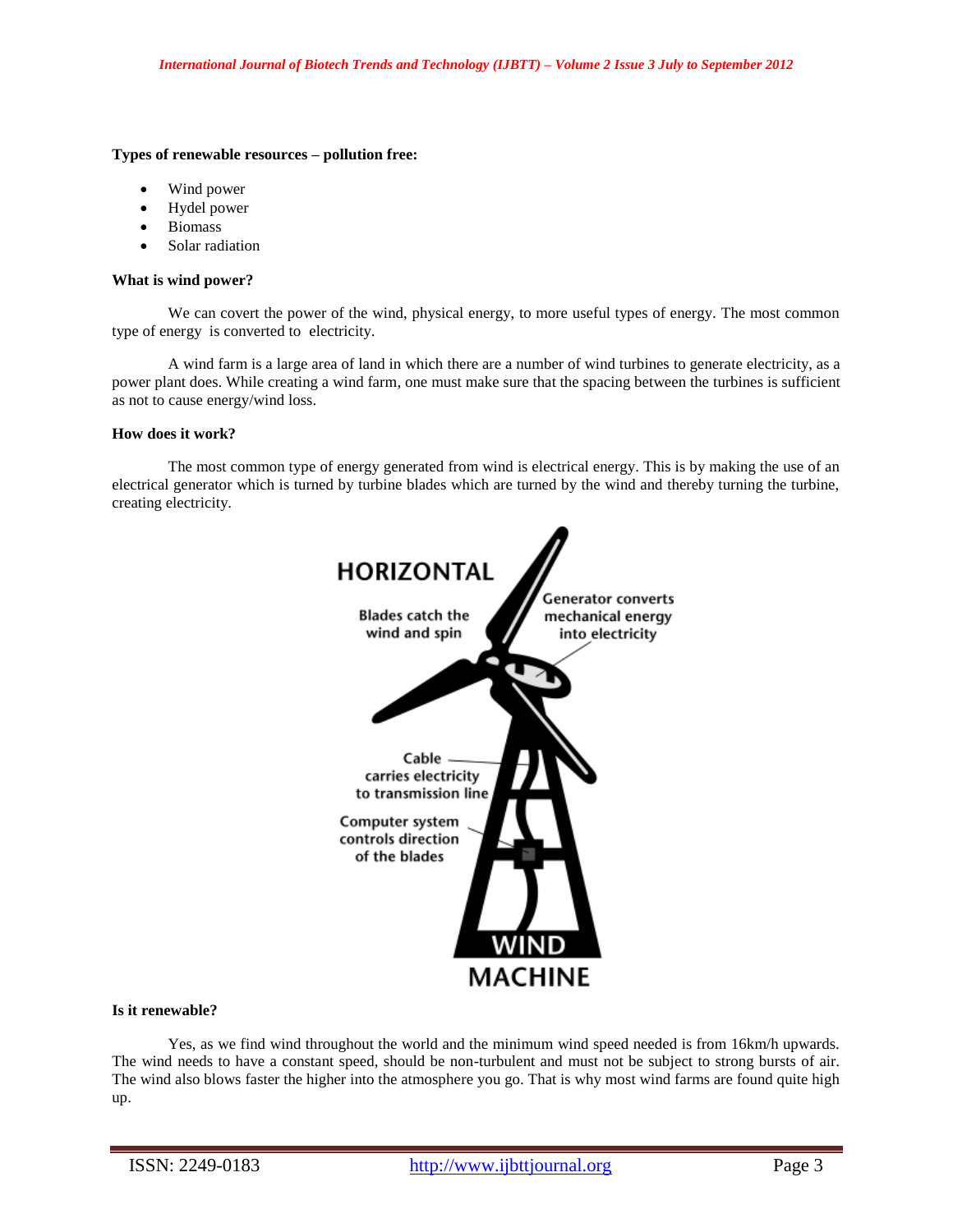## **Applications of wind energy:**

There are three types of wind farms: On Shore Near Shore Off Shore

## **On Shore:**

If a wind farm is about 3 Km away from the nearest shoreline it is regarded as an on shore wind farm. They are normally installed in the mountainous areas as the higher you go the faster the wind blows. The cliffs and mountains also contribute to speeding up the wind. Before setting up a wind farm much research has to be done because the smallest difference of placement could even double the turbines' output.



## **Near Shore:**

If a wind farm lies on land within 3 Km to the nearest shore line or lying on the water within 10 Km from the shore it is considered a near shore wind farm. Sea shores tend to be very windy as the land and sea heat up and cool down at different rates, creating strong winds. The wind from the sea is also more denser and therefore carries more energy than the same speed wind in mountainous terrain.

## **Off Shore:**

If a wind farm is more than 10 Km into the sea form a shore then it is considered to be off-shore. Off-shore turbines are found in deep sea waters and are usually much larger than their land-based siblings. The wind over the open sea is considerably faster and stronger than that of land because they have no obstacles in their way such as trees and buildings to affect the wind speed. Their distance from land allows companies to create larger ones and they do not need to worry about any noise factors as they are a considerable distance from the shore. The off-shore wind farms are the most expensive to build as they need to be set in the open ocean where they are subjected to all the earths's elements, therefore raising the maintence cost of off shore wind farms. The cost involved in transferring the electricity from the turbine to the land could be large as there is a large distance to be covered. Off shore wind farms are much larger than the on shore counterparts as there is much more space in the open sea as opposed to land and there are no worries of people complaining about them in the sea.

## **Airborne:**

This is a new concept with no product available as yet but there are companies busy in developing an airborne wind turbine which is suspended high in the atmosphere thereby obtaining the fastest and strongest winds available.

#### **Advantages:**

Wind is free and in abundance and we have the technology to capture the power of wind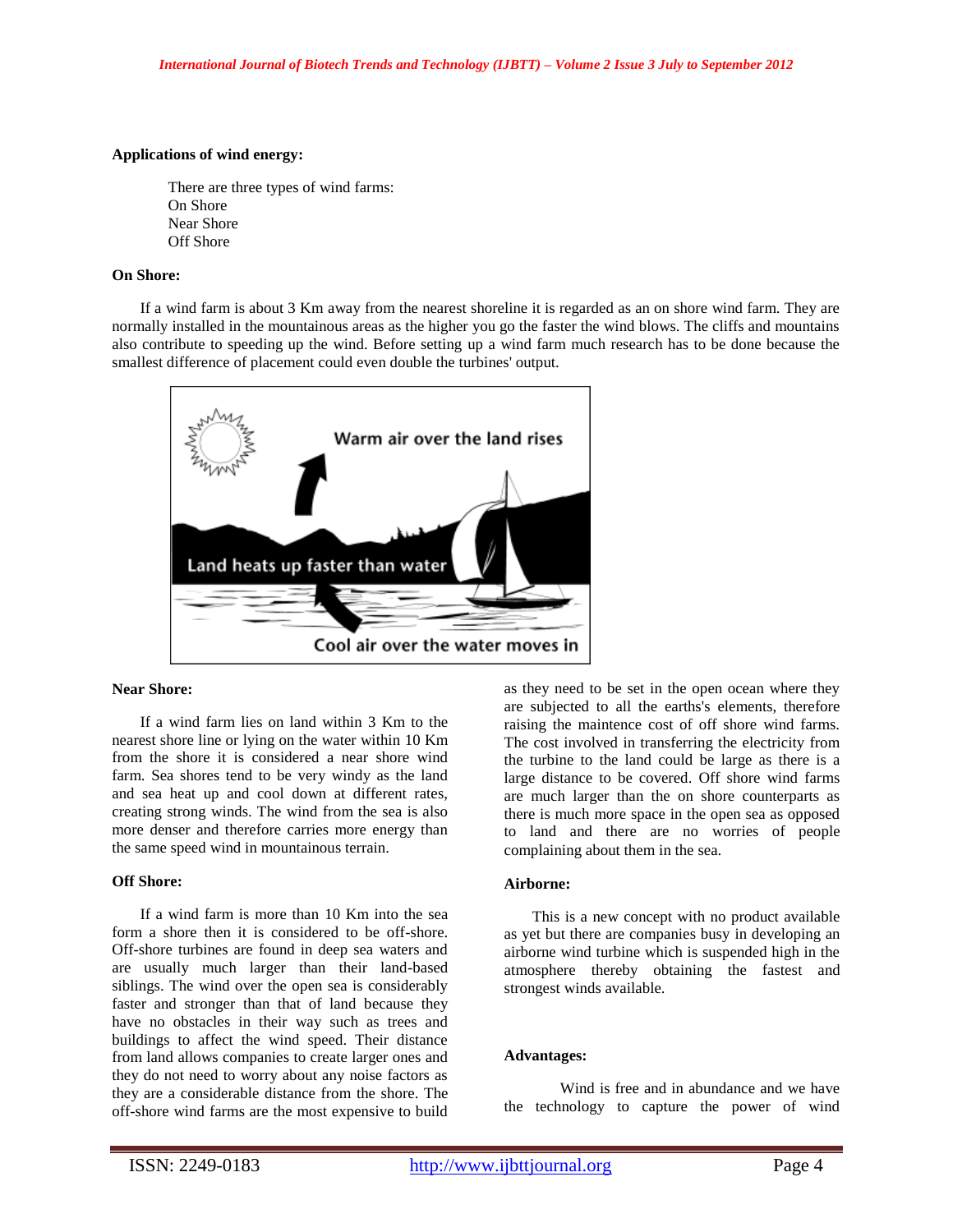efficiently. The costs for wind turbines are only initial costs; once the turbine is built there are minimal maintenance costs which are involved. In the rural areas which are not connected to a country's power grid it can be used to generate its own power. The space which a wind turbine takes up on land is very small as the moving parts are quite a distance above the ground. Wind turbines produce energy with minimal damage to the world's environment and produces "clean power".

# **Disadvantages:**

Some pollutants are given off into the atmosphere in the creation of a wind turbine. Wind turbines can be quite noisy. The wind speed is not constant and therefore there will not always be a definite supply of electricity from wind turbine. Large numbers of wind turbines are needed to power towns, as the largest turbine is able to produce electricity to sustain only  $+/-$  500 homes. Many people feel that wind turbines are unsightly and that they should not disrupt the natural beauty of landscapes.

# **Wind Power in South Africa:**

Currently, South Africa does not have any wind farms which supply the national grid, but there are numerous projects to get them up and running. Two pilot projects which involve the use of wind farms to supply the national grid are located at Klipheuwel and Darling both of which lie in the Western Cape. The project at Darling is set to be up and running this year while the wind farm at Klipheuwel is in its first year of its three year experimental stage. The farm at Kilpheuwel which costs R42 million to set up consists of only three wind turbines with the biggest being 60 metres in height and having a blade length of 33 metres. South Africa is regarded as having the potential to become a worldwide wind powerhouse, and with Eskom, South Africa's largest electricity company spending millions on research and setting up wind farms, South Africa's wind power future is looking bright.

## **Interesting Information:**

The wind farm at Klipheuwel in the Western Cape is the biggest wind farm in sub-Saharan Africa. The cost of wind generators has dropped substantially since they were commercially brought into use in the 1990s. The price continues to drop as companies develop better and cheaper ways of creating the wind turbine. The greatest part of the cost involved in setting up wind turbines is the initial capital needed, the wind turbine has zero cost for fuel and the maintenance cost is low when compared to other forms of renewable sources of energy.

# **Hydro power:**

Hydro power is the generation of electricity by using the natural force of water.

The generation of electricity is possible in 3 different ways: hydroelectric power, tidal power, and wave power.

Hydroelectric Power Tide Power Wave Power **Hydroelectric Power:**

This is the most common form of hydropower, making up the majority of all renewable energy produced. Electricity is produced by hydroelectric dams in which the force of falling water drives massive turbines. Hydro power is one of the best, cheapest, and cleanest sources of energy with big or small dams. Big dams may have many environmental and social problems as has been seen in the case of the Tehri and the Narmada Projects. Small dams are, however, free from these problems. Small hydropower plants can serve the energy needs of remote rural areas independently.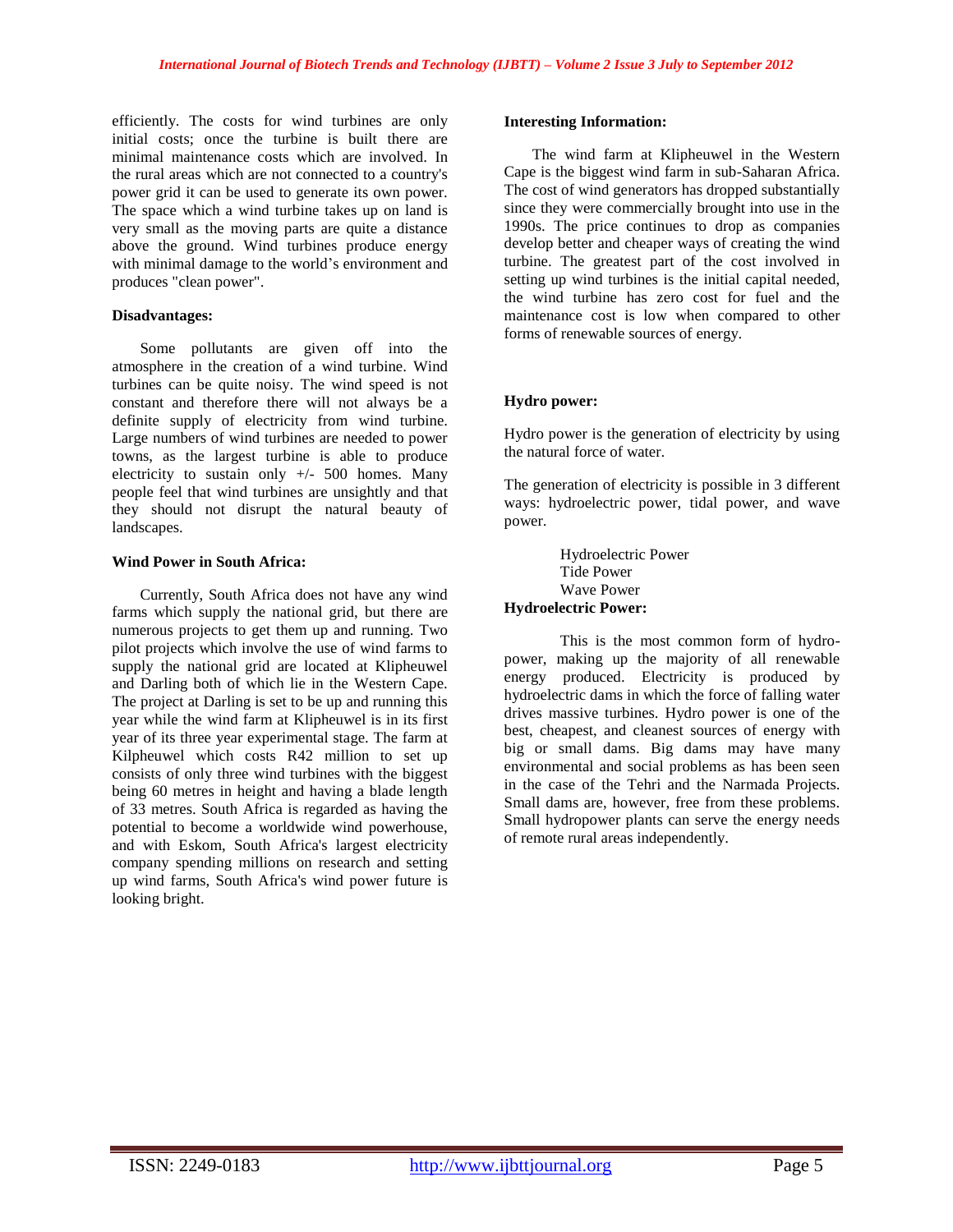

The dams are built in a place where there is a natural lake or a big river in a valley. Hydroelectric power is produced when water passes through a dam. If more water passes through a dam, more energy is produced. Once a dam is built, an artificial man-made lake is created behind the dam. Electricity is produced by a device called a turbine. Turbines contain metal coils surrounded by magnets. When the magnets spin over the metal coils, electricity is produced. Turbines are located inside dams. The falling water spins the magnets. Turbine is attached to the electrical generator. The generator contains 2 main parts: the rotor and the stator. The rotator is the part which rotates and the wire has a huge magnet inside of it; and the stator is the part which is covered in copper. The electrical current is created when the rotor spins around the copper wire on the stator. This is the charge which is then used as electricity.

Note: Hydro power generation works well in mountainous countries as the water can be stored at very high pressures. The dam wall increases with width as you go down towards the base, this is because the water pressure gets greater as depth increases.

# **Applications of Hydro power:**

Hydro power is also utilized by large scale companies as a private use. Many large mining companies or aluminum manufacturers use vast amounts of electrical so rather than buying from the

state they can generate their own power by using hydro power generation.

# **Advantages:**

There is no pollution or waste produced. It's a reliable energy source. It's not expensive to maintain if once the dam is built. It can increase the plant's production or decrease it whenever there is high or low demand. Water can be stored.

# **Disadvantages:**

Building the dam is an expensive and time taking task. The dam changes the habitat and landscape upstream, as much more land will be submersed. The land below the dam is also affected as the flow of water is reduced. Silt can build up in the dam as the water slows down it does not have enough energy to carry the sand .

# **Tidal Power:**

The second most popular type of hydro power, tidal energy is produced by currents caused from the natural ebb and flow of the tide.

# **Wave Power:**

This is the youngest of the three hydropower solutions. The system harnesses the power from ocean surface wave motion, where air displaced by waves is driven through a generator than spins a turbine. The end result is electricity. These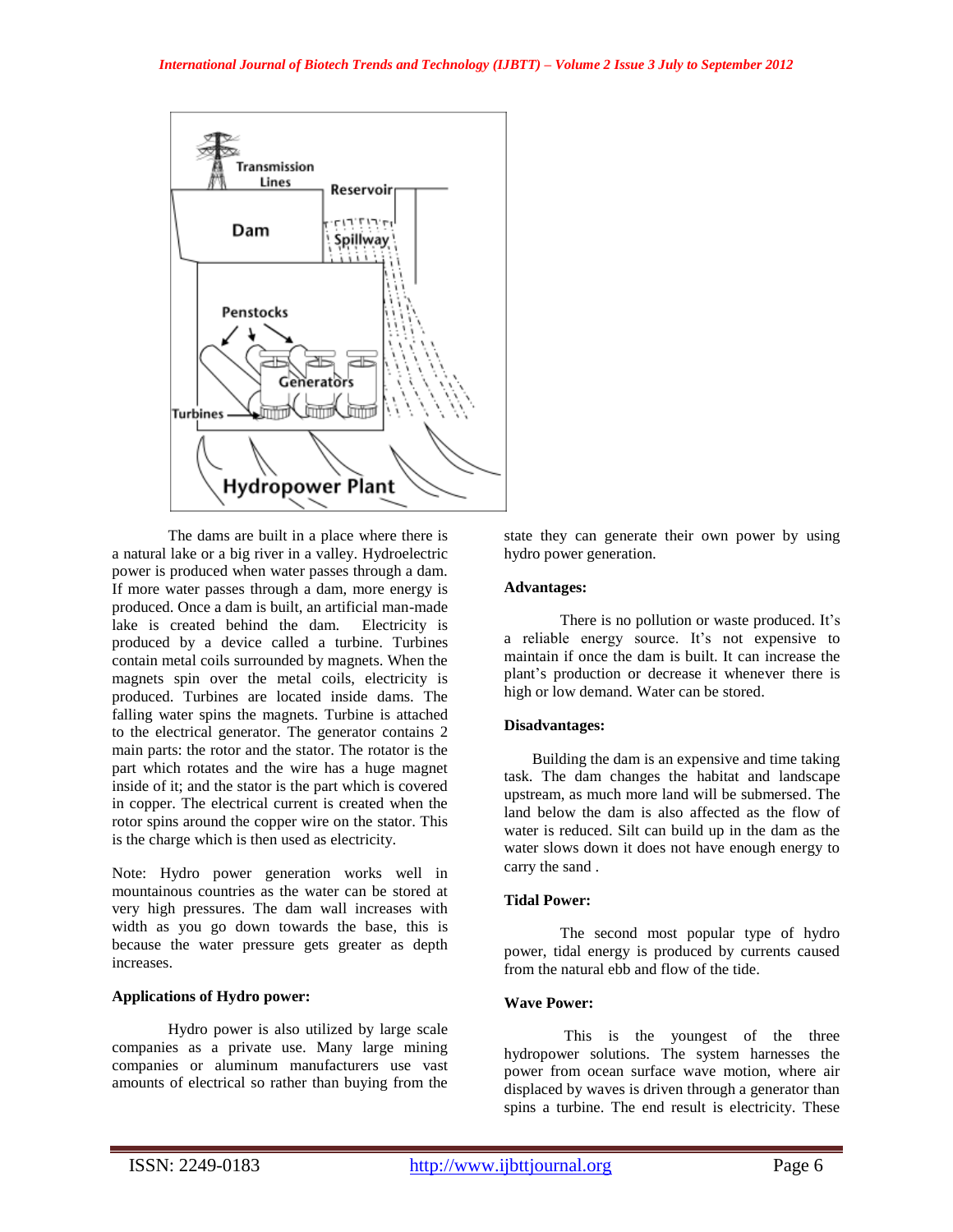generators can either be coupled to floating devices On the Sea, or fixed along the shore where seas are rough. Although this technology is relatively new, it has been estimated that there is enough energy in ocean waves to produce up to 2000 Megawatts of power.

## **Biomass:**

It's a renewable energy resource derived from the carbonaceous waste of various human and natural activities. It is derived from various sources, including the by-products from the timber industry, agricultural crops, raw material from the forest, major parts of household waste and wood. Biomass is on organic matter that is renewable over time. Biomass is a stored energy for example , during photosynthesis, plants use light from the sun's energy (light energy) to convert carbon dioxide and water into simple sugars and oxygen. It plays a vital part of the waste management infrastructure. It has dual applications such as heat and power generation.

#### **The biomass energy is extracted from three distinct sources:**



**Wood** is the largest energy source of biomass: contributors include the timber industry, agricultural crops and raw materials from the forest.

**Waste energy** is the second largest source of biomass energy. The main contributors are: municipal solid waste and manufacturing waste.

**Alcohol fuels** is the third largest contributor and is derived mainly from corn.

Any source can be used to fuel biomass energy production. We can use rubbish, animal manure, woodchips, seaweed, corn stalks and other wastes. Biomass is matter usually thought of as garbage. Some of the sources are just lying around: dead trees, left-over crops, woodchips, sawdust from lumber mills, even used tires and livestock manure will do.

#### **What is the difference between biomass and fossil fuel ?**

Fossil fuels are hydrocarbon deposits, such as petroleum, coal, or natural gas, derived from organic matter from a previous geologic time. They are essentially fossilized biomass and differ from present-day biomass in that they come from organic matter created millions of years ago, which has been stored below ground. In other words, the key difference between biomass and fossil fuels is age!

Fossil fuels contain carbon that was removed from the atmosphere, under different environmental conditions, millions of years ago. When burnt , this carbon is released back into the atmosphere. Since the carbon being released is from ancient deposits, and new fossil fuels take millions of years to form, burning fossil fuels adds more carbon to the atmosphere than is being removed. Biomass, on the other hand, absorbs atmospheric carbon while it grows and returns it into the atmosphere when it is consumed, all in a relatively short amount of time.

## **Advantages:**

Biomass can be used for fuels, power production & etc. It can be used to generate electricity with the same equipment or power plants that are now burning fossil fuels. It is sensible to use waste products where we can. Biofuels have demonstrated significant benefits. They improve vehicle performance, reduce harmful greenhouse gas emissions, ensure greater energy independence, enhance rural economic development, and protect ecosystems and soils. Biomass fuel generally tends to be cheap. The use of biomass energy has the potential to greatly reduce greenhouse gas emissions.

## **Disadvantages:**